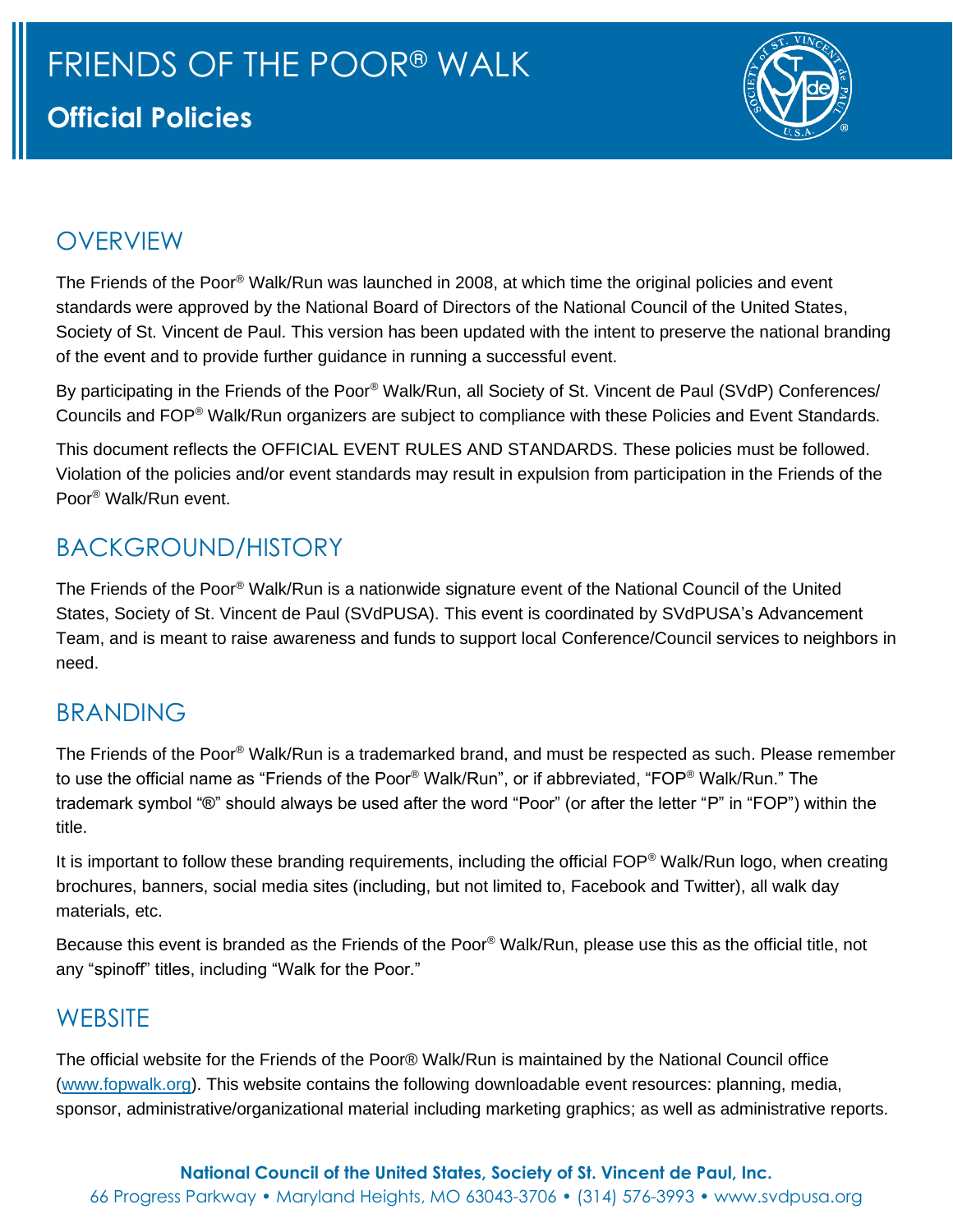The site is linked to the electronic credit card pledge system and also contains the walker/runner registrations through a secure system.

Online donations are carefully tracked and forwarded to each Conference/Council. To receive online pledge contributions, the coordinator must have submitted the event's final report to the National Council.

Duplication or re-creation of this site, in whole or in part, is strictly prohibited.

## ONLINE FUND DISBURSEMENT

Online pledges are processed via the National Council's secure Verisign® Internet credit card procedure. Donors who choose to make a pledge in the form of cash can give this money directly to the walker/runner, who is responsible for getting these pledges to their respective local Conference/Council.

Online funds are raised through the participant registration process, whereby, each participant designates a specific SVdP Conference/Council to receive their funds. The website stops collecting online funds on October 31, when the National Council Office begins its reconciliation process to ensure that funds are dispersed correctly. Once this process is complete, designated SVdP beneficiaries are mailed their online funds in the form of a check, which will be used by their respective Conference/Council to directly or indirectly provide services for those living in need.

SVdPUSA will disperse the funds raised from the Friends of the Poor® Walk/Run to each local Conference/Council, by sending the money directly to the address on file with the National Council Office database. All checks dispersed to local Conferences and Councils will be rounded up or down to the nearest dollar.

Online funds will only be available for one year from the date the check was issued. Checks that are older than one year will not be re-issued. If for any reason a check for online funds has to be re-issued within that year, there will be a \$25 fee assessed to the Conference/Council receiving the check, to help cover the costs of issuing that stop payment.

#### **FTHICS**

All events must be planned in accordance to the Mission of the Society of St. Vincent de Paul: *Inspired by Gospel Values, the Society of St. Vincent de Paul is a Catholic Lay organization. Leading women and men to join together to grow spiritually by offering person-to-person service, to those who are needy and suffering in the tradition of its founder, Blessed Frédéric Ozanam and Patron, St. Vincent de Paul. Lastly, the Society*  collaborates with other people of goodwill in relieving need and addressing its causes, making no distinction in *those served because, in them, Vincentians See the Face of Christ.* 

Ethics also includes employing sound event planning; keeping the fundraising costs and event expenses as low as possible. (Sponsorships can play an important role in offsetting expenses.) Suppliers/sponsors of the event should not receive any special treatment in return for their support, beyond the typical recognition for their donation. Beware of any conflict of interest with your Board and/or planning committee members.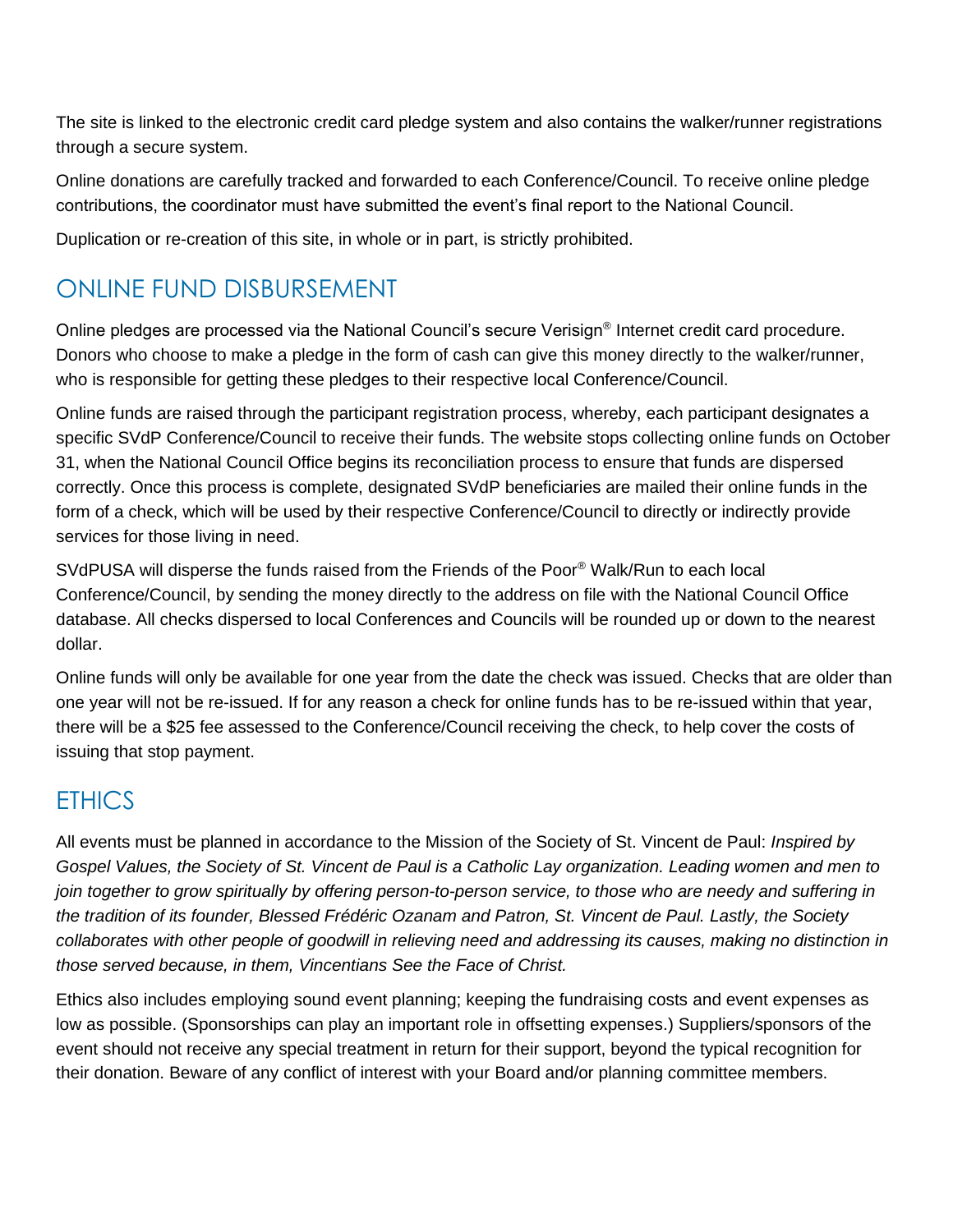#### PROCESS

Event hosts must register their event location online ahead of time. A non-refundable walk location fee of \$150 will be paid to the National Council for each walk event. Participants may register for their event location prior to the Walk day, or on the day of the event.

The online registration and pledge system will track pledge funds as selected by each participant and capture other vital information for reporting to each event host.

All participants must sign the Accident Waiver and Release of Liability waiver. Online walkers sign virtually when registering online, but all offline walkers, volunteers, and other participants must sign a copy before participating.

Event management materials (planning, media, fundraising, logistics, etc.) will be provided by the National Council's Advancement Team. Councils and Conferences are encouraged to outreach to local media and businesses to develop local exposure and cultivate sponsorships/donations.

The event can be organized and implemented individually by any SVdP Conference or Council, and/or by banding together to form larger, more lucrative events. Regardless of where the walker/runner actually participates, pledges will be credited to the specific SVdP Conference or Council designated by each participant. Participants are encouraged to solicit pledges.

Pledges are collected immediately at the time of pledging; either online (credit/debit card donations processed at no cost to the Conference or Council; see below) or by cash/check at the event. Each host is responsible for tabulating the total receipts and reporting them to the National Council through the final report form.

The respective event host from each Conference or Council must forward the FOP® Walk/Run final report form to the National Council by October 15. The last deadline for obtaining online contributions will be October 31.

Contact information for each donor and participant will be supplied to the respective event host, available in the Reports section of the FOP<sup>®</sup> website. Event organizers are encouraged to track and thank these donors.

\*\*contributions are secured by the website's online pledge and security system\*\*

#### PRIVACY POLICY

The FOP® Walk/Run website asks for personal information, including credit/debit card information, for the sole purpose of processing donations per the donor's request. This credit card information is gathered under a secured website, to prevent any issues of information being stolen.

If the donor submits their donation with the boxes checked allowing SVdP to contact them via email or mail, then that information will be provided to the local Walk coordinator for the intention of thanking and cultivating that donor. Personal credit/debit card information is not stored in our system, and will not be given out. Should a donor not wish to be contacted by their local or national SVdP, they will simply opt-out on the donation page. If you have questions or concerns about the security or safety of a donor, walker, or walk coordinator, please contact the National Council Office: (314) 576-3993 x213, or fopwalk@svdpusa.org.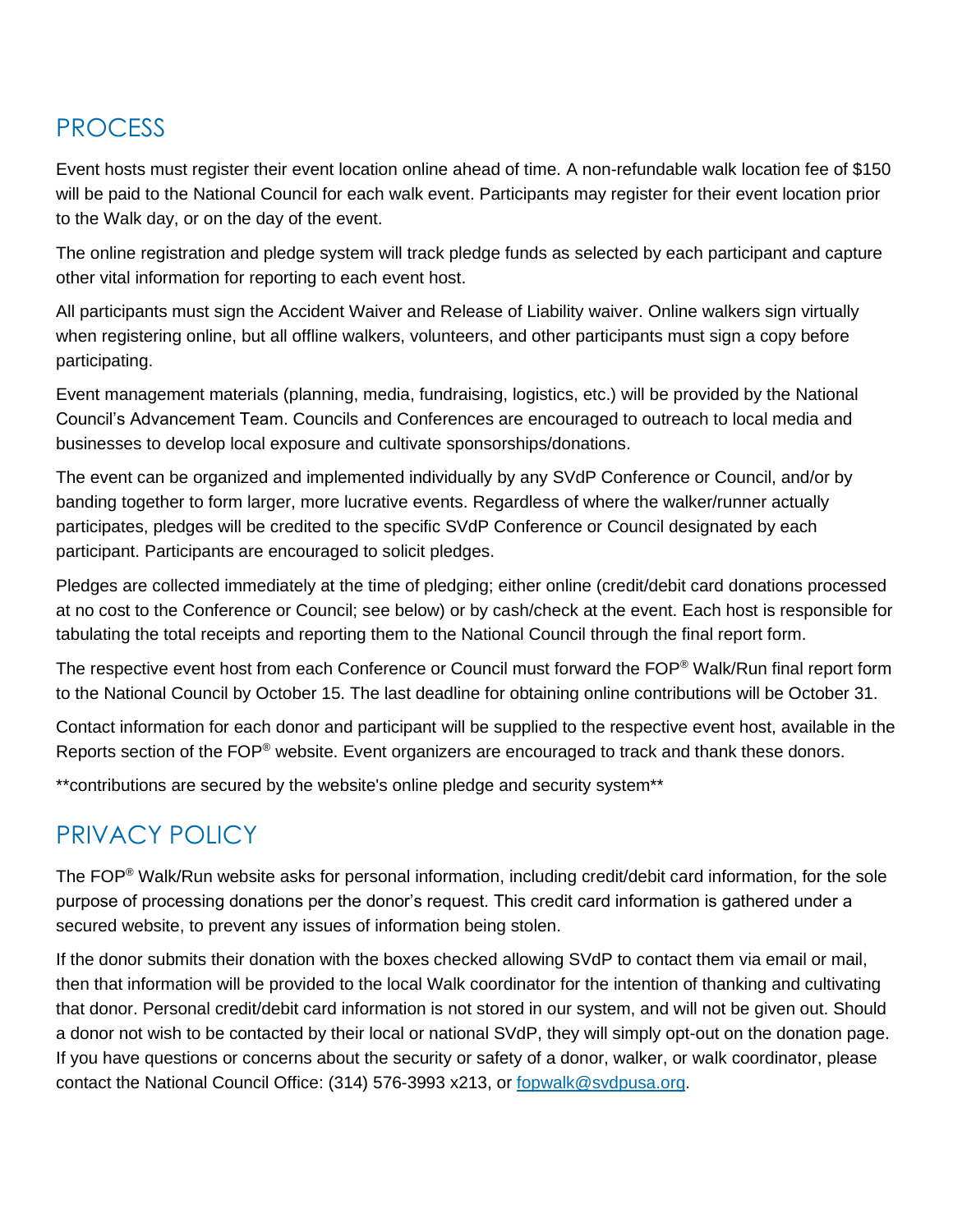## ENFORCEMENT OF EVENT RULES

Event rules were created to brand the event. Branding ensures the event consistency across the country and helps to create a positive national public image. This consistency and rigorous enforcement is a hallmark of the national platforms of similar events, such as the Koman Race for the Cure, Arthritis Walk, National MS Walk, National Kidney Walk, March for Babies-March of Dimes, and the American Cancer Society. Violators will be officially warned; if the problem persists, they will be asked to withdraw from the FOP® Walk/Run Program.

# EVENT STANDARDS SECTION

- 1. All FOP<sup>®</sup> Walk/Run events should occur on the date established by the National Council, usually the Saturday closest to the St. Vincent de Paul Feast Day – September 27 (the day St. Vincent de Paul died). National media is focused on this day. However, a 30-day window before and after this date is available to accommodate local scheduling conflicts. If you have a scheduling issue, please contact the National Council Office to discuss alternatives.
- 2. The FOP<sup>®</sup> Walk/Run is a national sub-brand of the National Council of the United States, Society of St. Vincent de Paul. All events must adhere to the established graphic standards. This includes (but not limited to), brochures, posters, banners, signs, website, and social media sites.
- 3. The official Friends of the Poor® Walk/Run website is the only website permitted for this event. Any duplication or re-creation of this site, in whole or in part, is strictly prohibited. We do, however, encourage linking the official FOP® Walk/Run website link to your local parish and SVdP websites, to drive participants and donors to the official event page.
- 4. The FOP® Walk/Run website's Coordinator Resource Toolbox houses the following information, to be reviewed by each Walk Coordinator:
	- Guide to Getting Started (overview of information for the Walk Coordinator)
	- Walk Marketing (customizable marketing documents and graphics)
	- Best Practices (templates/ideas from the field that have worked for other walk locations)
- 5. FOP<sup>®</sup> Walk/Run is a pledge-a-thon event composing of the following:
	- All Walkers/Runners are encouraged to obtain pledges.
	- Participants have the ability to start a team, join a team, or participate individually.
	- Each participant is encouraged to make a personal donation and solicit from friends, family, coworkers, and acquaintances. A personal minimum goal of \$100 is recommended, with many individuals raising much more.
	- Every Walk location should make a focused effort to obtain sponsorships, which play an important role in revenue. Typically sponsorships should account for at least 20 – 25% of total revenue. Individual walkers' donations (both online and offline) do not count toward sponsorships.